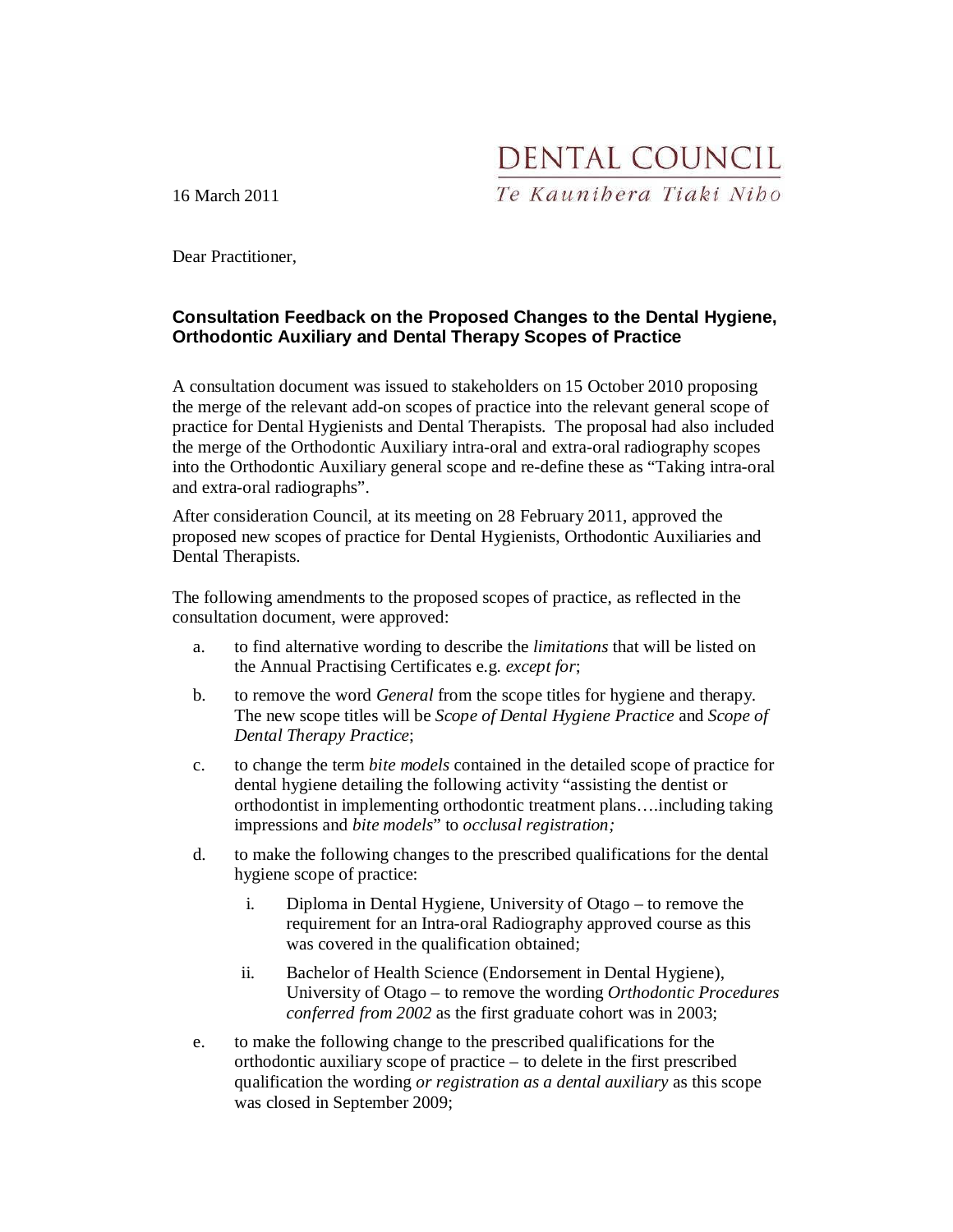- f. to make the following changes to the prescribed qualifications for the dental therapy scope of practice:
	- i. Certificate in Dental Therapy (issued by the Department of Health or a New Zealand educational institution) – to add Certificate in Dental Nursing;
	- ii. Diploma in Dental Therapy (issued by a New Zealand educational institution) – for the University of Otago Diploma - remove the requirement for a Diagnostic Radiography approved course as this was covered in the qualification.

Based on this the Secretariat have initiated the necessary administrative processes for the publication of the Gazette (a copy of the notice is attached to this letter). These changes will be implemented immediately after the publication of the Gazette (Thursday 17 March 2011), which means that all hygienists, therapists and orthodontic auxiliaries' Annual Practising Certificates to be issued for the 2011/2012 year will reflect the amended scopes of practices.

In addition, Council agreed that a further consultation document be developed to address additional issues raised in submissions which fell outside of the intent of the original consultation.

The Council would like to thank all those who have submitted a response to this consultation document for their valuable contributions.

Yours sincerely

Waner.

Marie Warner **Chief Executive**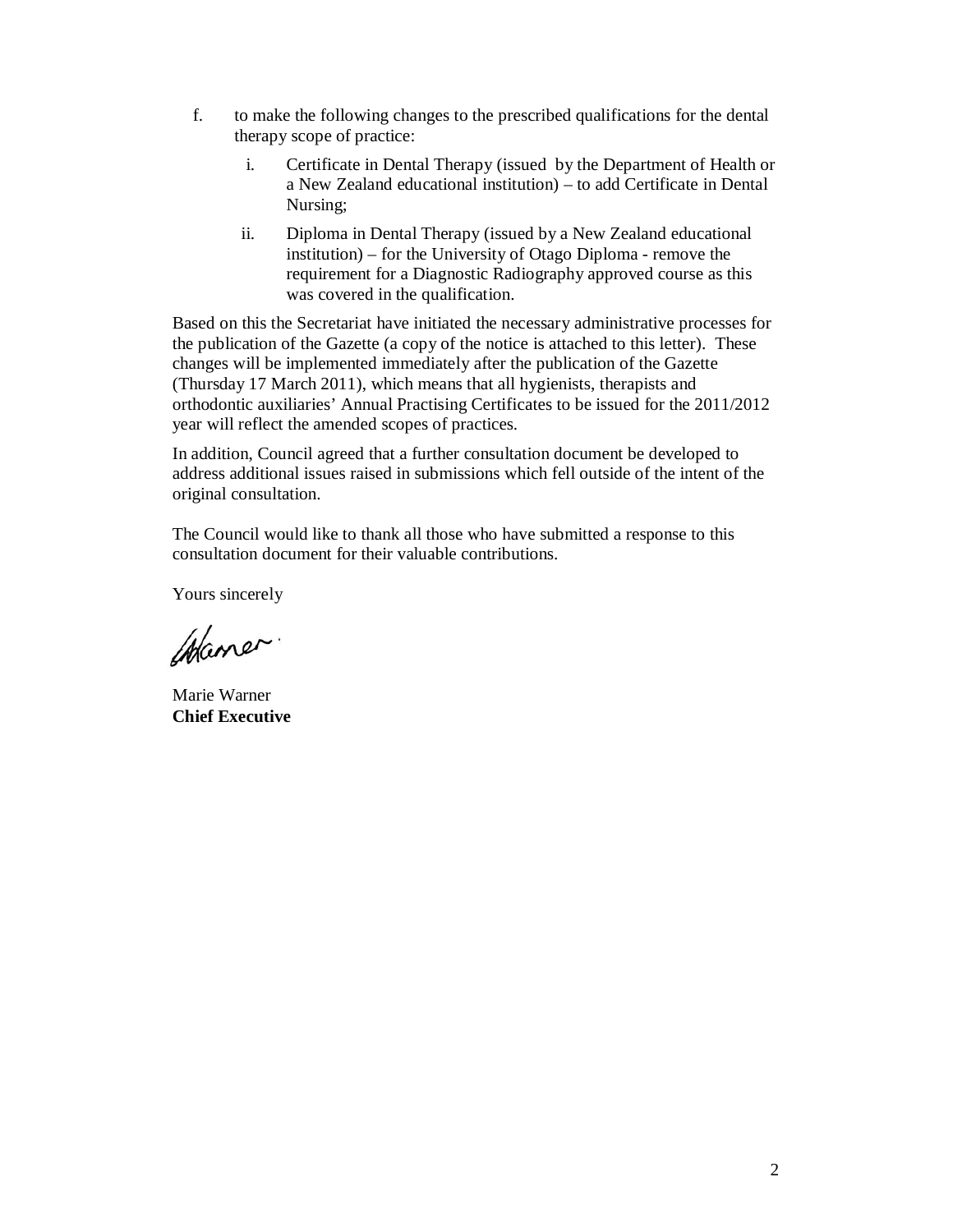### **Attachment 1**

### Notice of Replacement of Scopes of Practice

Pursuant to sections 11 and 12 of the Health Practitioners Competence Assurance Act 2003, this notice is issued by the Dental Council.

*The following replaces the scope of practice and the prescribed qualifications for the "Scope of General Dental Hygiene Practice", "Scope for Administering Local Anaesthetic in Dental Hygiene Practice", "Scope for Undertaking Orthodontic Procedures in Dental Hygiene Practice", "Scope for Intraoral Radiography in Dental Hygiene and Orthodontic Auxiliary Practice" and "Scope for Extraoral Radiography in Dental Hygiene and Orthodontic Auxiliary Practice" in the previous notice published in the New Zealand Gazette, 4 March 2010, No. 25, page 592.*

### **Dental Hygiene**

 $\ddot{ }$ 

#### *Scope of Dental Hygiene Practice*

The scope of practice for dental hygiene is set out in the documented "Detailed Scope of Practice for Dental Hygiene Practice" produced and published from time to time by the Dental Council.

Dental hygiene practice is a subset of the practice of dentistry, and is commensurate with a dental hygienist's approved education, training and competence.

A dental hygienist's major role is in the provision of oral health education and the prevention of oral disease to promote healthy oral behaviours. A dental hygienist's primary task is in prevention and non-surgical treatment of periodontal diseases. A dental hygienist guides patients' personal care to maintain sound oral tissues as an integral part of their general health.

Dental hygienists practise in a team situation with clinical guidance provided by a practising dentist or dental specialist.<sup>1</sup>

#### *Detailed Scope of Practice for Dental Hygiene Practice*

The Dental Council defines the practice of dentistry as the maintenance of health through the assessment, diagnosis, management, treatment and prevention of any disease, disorder or condition of the orofacial complex and associated structures.

Dental hygiene practice is a subset of the practice of dentistry, and is commensurate with a dental hygienist's approved education, training and competence.

<sup>&</sup>lt;sup>1</sup> Clinical guidance means the professional support and assistance provided to a dental hygienist by a practising dentist or dental specialist as part of the provision of overall integrated care to the patient group. Dental hygienists and dentists/specialists normally work from the same premises providing a team approach. Clinical guidance may be provided at a distance but appropriate access must be available to ensure that the dentist or specialist is able to provide guidance and advice, when required, and maintain general oversight of the clinical care outcomes of the patient group. Dental hygienists are responsible and accountable for their own clinical practice within their scope of practice but the dentist or dental specialist is responsible and accountable for the clinical guidance provided. Further detail on the working relationship between dental hygienists and dentists will be set out in the relevant Dental Council Code of Practice.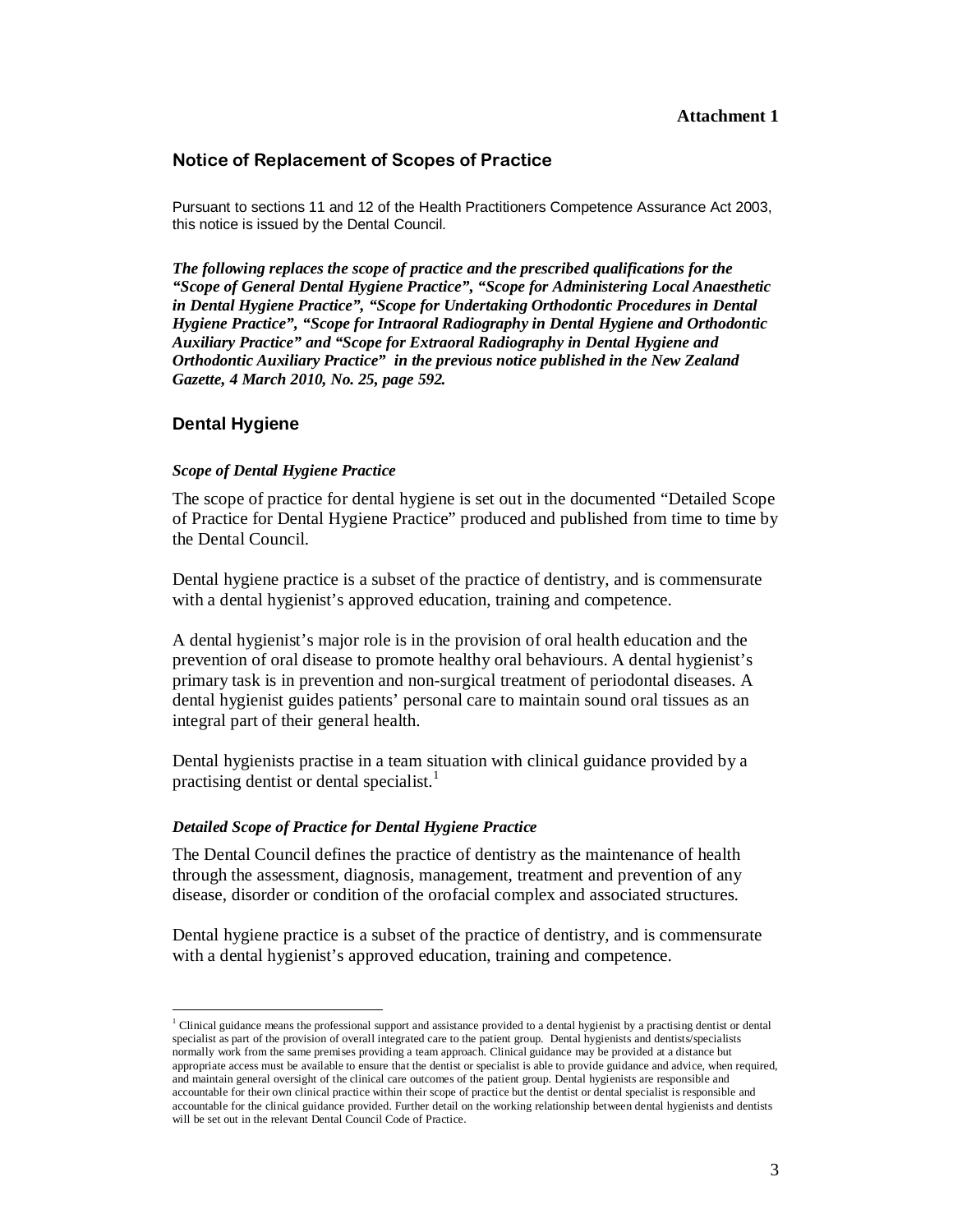A dental hygienist's major role is in the provision of oral health education and the prevention of oral disease to promote healthy oral behaviours. A dental hygienist's primary task is in prevention and non-surgical treatment of periodontal diseases. A dental hygienist guides patients' personal care to maintain sound oral tissues as an integral part of their general health. Dental hygienists practise in a team situation with clinical guidance provided by a practising dentist or dental specialist.

Dental hygiene practice includes teaching, research and management given that such roles influence clinical practice and public safety.

Dental hygiene practice involves:

- obtaining and reassessing medical and dental health histories
- examination of oral tissues and recognition of abnormalities
- assessing and provisionally diagnosing disease of periodontal tissues, and appropriate referral
- obtaining informed consent for dental hygiene care plans
- providing oral health education, information, promotion and counselling
- scaling, debridement and prophylaxis of supra and subgingival tooth surfaces
- applying prescription preventive agents under the direct clinical supervision of a  $d$ entist<sup>2</sup>
- applying and dispensing non-prescription preventive agents and fissure sealants
- applying and dispensing topical agents for the treatment of tooth surface sensitivity and tooth discolouration
- administering topical local anaesthetic
- taking impressions, recording occlusal relationships and making study models
- taking impressions, constructing and fitting mouthguards and bleaching trays
- taking intra and extra-oral photographs
- performing postoperative procedures such as removal of sutures and placement and removal of periodontal dressings
- recontouring and polishing of restorations

- administering of local anaesthetic using dentoalveolar infiltration and inferior dental nerve block techniques under the direct clinical supervision of a dentist or specialist
- assisting the dentist or orthodontist in implementing orthodontic treatment plans through performing such orthodontic procedures as: making study models including taking impressions and occlusal registration; taking clinical photographs for records; inserting, and removing some orthodontic appliances; pre-banding polishing of teeth; removing and placing arch wires as formed by the orthodontist; removing bonding composite and banding cement; removing O rings; de-bonding and de-banding fixed appliances; replacing loose bands and providing oral health education and advice on the care and maintenance of orthodontic appliances. These are done under the clinical guidance and to a treatment plan prepared by the dentist or orthodontist responsible for the patient's clinical care outcomes
- taking periapical and bitewing radiographs for the purpose of recognising disease of the periodontium<sup>3</sup>

 $2$  Direct clinical supervision means the clinical supervision provided to a dental hygienist by a practising dentist or dental specialist when the dentist is present on the premises at the time the dental hygiene work is carried out.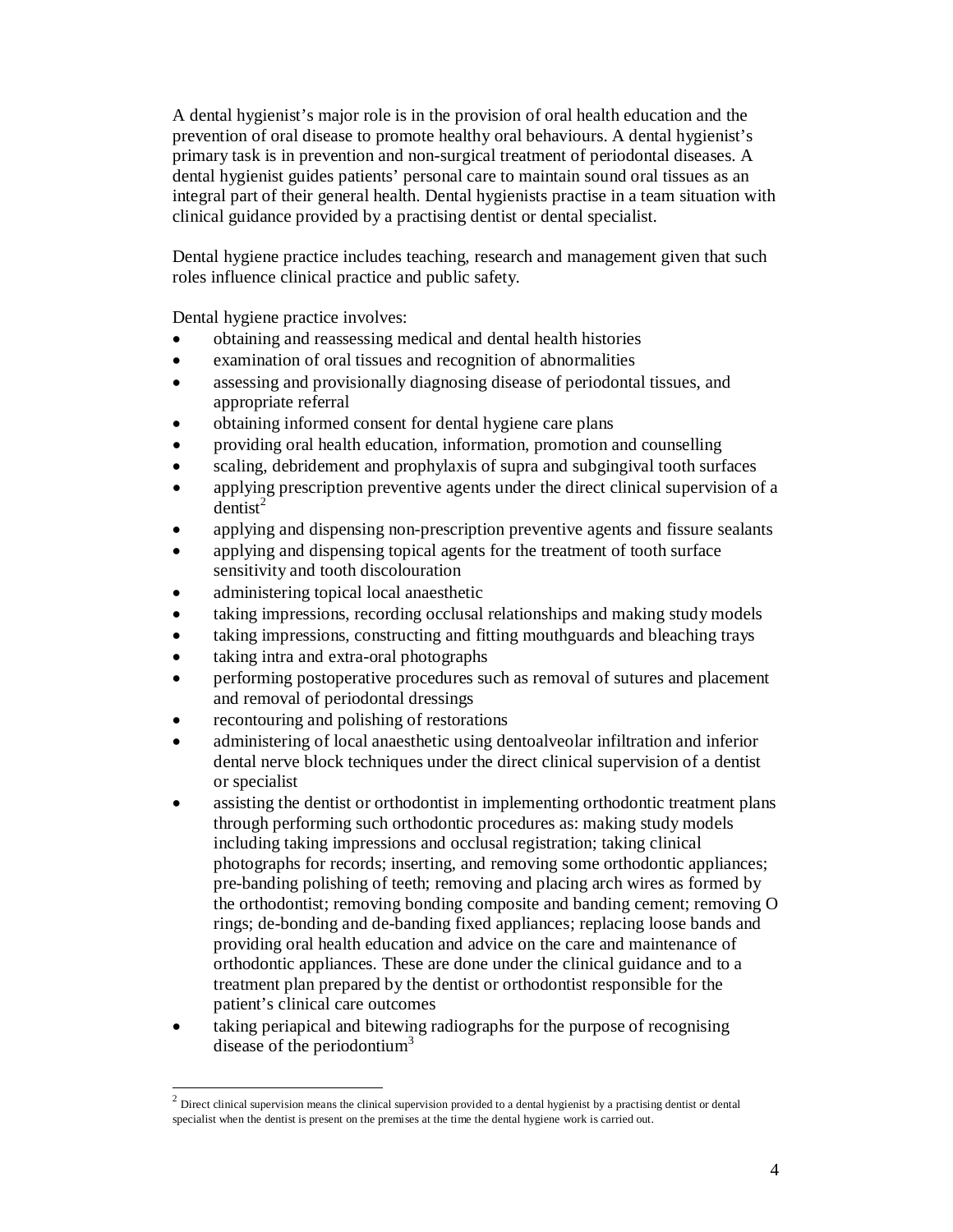• taking extra-oral radiographs.

# **Prescribed Qualifications**

- 1. Bachelor of Oral Health, University of Otago; or
- 2. Bachelor of Health Science in Oral Health, Auckland University of Technology; and Dental Council approved course for Orthodontic Procedures; or
- 3. Certificate in Dental Hygiene issued by Otago Polytechnic and approved experience in the provision of oral health services within the scope of dental hygiene practice; and Dental Council approved courses for Administering Local Anaesthetic, Undertaking Orthodontic Procedures, Intra-oral Radiography and Extra-oral Radiography; or
- 4. New Zealand Defence Force training programme in Dental Hygiene and approved experience in the provision of oral health services within the scope of dental hygiene practice; and Dental Council approved courses for Administering Local Anaesthetic, Undertaking Orthodontic Procedures, Intra-oral Radiography and Extra-oral Radiography; or
- 5. Diploma in Dental Hygiene issued by a New Zealand educational institution; and Dental Council approved courses for Administering Local Anaesthetic, Undertaking Orthodontic Procedures, Intra-oral Radiography and Extra-oral Radiography; or
- 6. Diploma in Dental Hygiene, University of Otago (Orthodontic Procedures conferred from 2002) and Dental Council approved courses for Administering Local Anaesthetic and Extra-oral Radiography, or
- 7. Bachelor of Health Science (Endorsement in Dental Hygiene), University of Otago; or
- 8. an undergraduate dental hygiene degree or diploma from the Australian Dental Council or Dental Board of Australia accredited educational institution that included education in Administering Local Anaesthetic, Undertaking Orthodontic Procedures, Intra-oral Radiography and Extra-oral Radiography and registration in Australia<sup>4</sup>; or
- 9. an undergraduate dental hygiene degree or diploma, or undergraduate dental degree; and a pass in the Dental Council Dental Hygiene Registration Examination; or
- 10. an undergraduate dental hygiene degree or diploma or undergraduate dental degree and a pass in the USA National Board Dental Hygiene Examination or Canadian National Dental Hygiene Certification Examination and a pass in a USA or Canadian regional or state board dental hygiene clinical examination; and registration with a USA or Canadian dental authority; and Dental Council approved courses for Administering Local Anaesthetic, Undertaking Orthodontic Procedures, Intra-oral Radiography and Extra-oral Radiography; or
- 11. a Commission on Dental Accreditation (CDA) accredited undergraduate dental hygiene degree or diploma; a pass in the USA National Board Dental Hygiene Examination or Canadian National Dental Hygiene Certification Examination; and registration with a USA or Canadian dental authority; and Dental Council

 $3$  Section 15 of the Radiation Protection Act 1965 requires non-licensed persons who take x-rays to do so under the supervision or instructions of a person who holds a licence under that Act.<br><sup>4</sup> With the introduction of the National Registration and Accreditation Scheme in 2010 all Australian State Licensing Boards

were replaced by the Dental Board of Australia.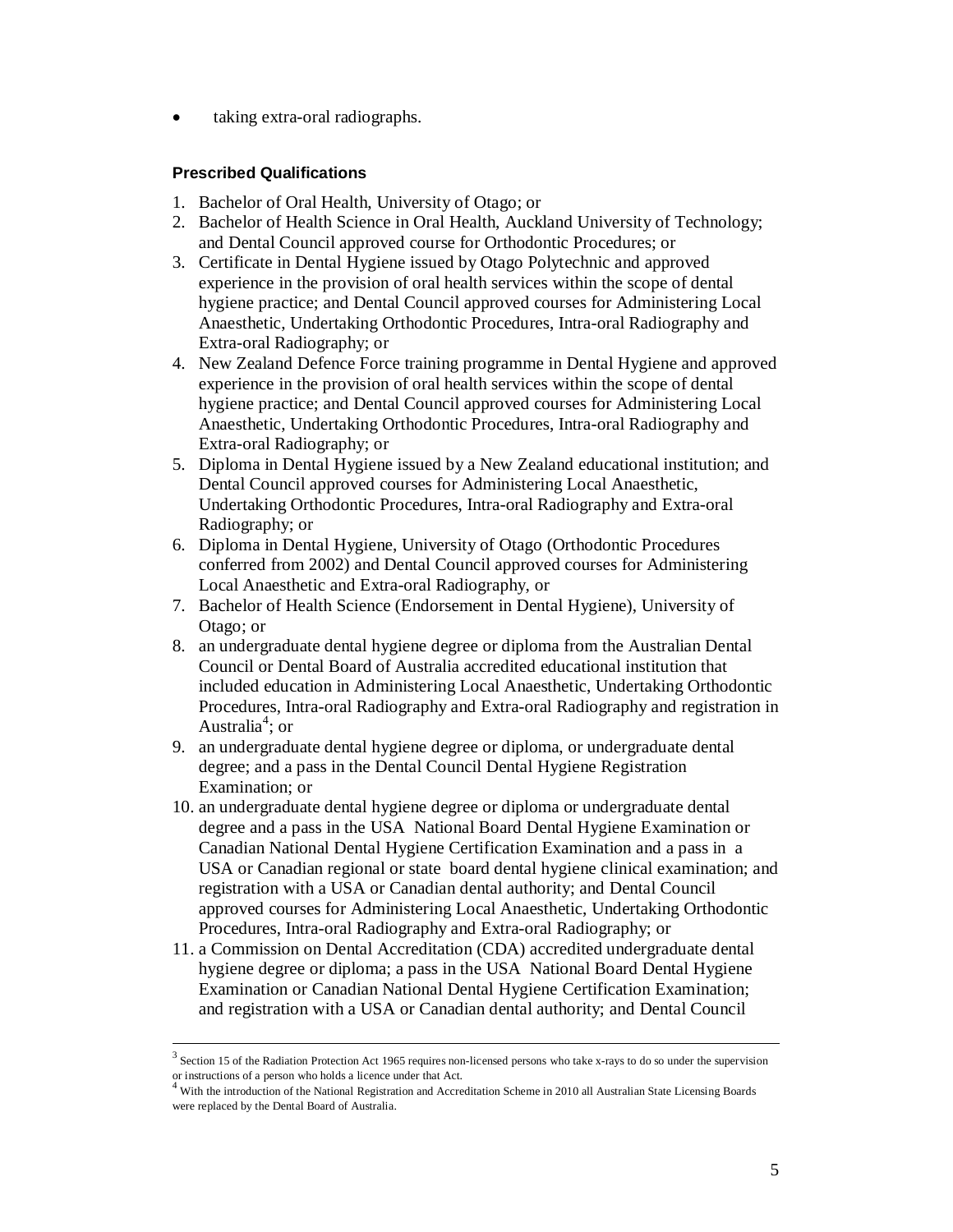approved courses for Administering Local Anaesthetic, Undertaking Orthodontic Procedures, Intra-oral Radiography and Extra-oral Radiography; or

- 12. a General Dental Council (GDC) accredited undergraduate dental hygiene degree or diploma from the United Kingdom; and registration with the GDC; and Dental Council approved courses for Administering Local Anaesthetic, Undertaking Orthodontic Procedures, Intra-oral Radiography and Extra-oral Radiography; or
- 13. a Certificate or Diploma in Dental Hygiene conferred by the GDC; and registration with the GDC; and Dental Council approved courses for Administering Local Anaesthetic, Undertaking Orthodontic Procedures, Intra-oral Radiography and Extra-oral Radiography.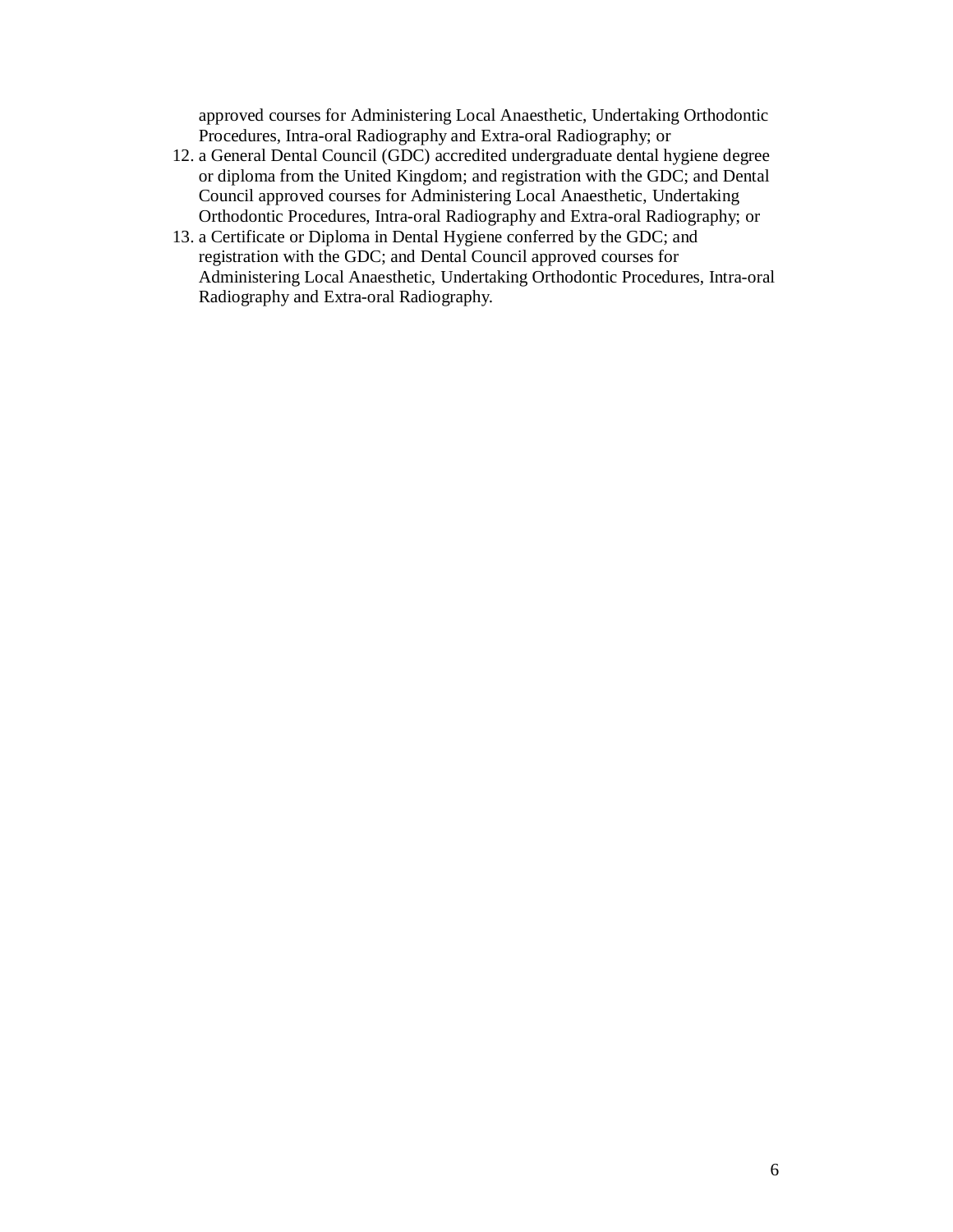*The following replaces the scope of practice and the prescribed qualifications for the "Scope of Orthodontic Auxiliary Practice" in the previous notice published in the New Zealand Gazette, 4 March 2010, No. 25, page 592.*

# **Orthodontic Auxiliaries**

### *Scope of Orthodontic Auxiliary Practice*

The scope of practice for orthodontic auxiliaries is set out in the documented "Detailed Scope of Practice for Orthodontic Auxiliary Practice" produced and published from time to time by the Dental Council.

Orthodontic auxiliary practice is a subset of the practice of dentistry, and is commensurate with an orthodontic auxiliary's approved training, experience and competence.

Orthodontic auxiliaries practise to a treatment plan prepared by a dentist or orthodontist for the patient concerned. Orthodontic auxiliaries practise under the direct supervision of a dentist or orthodontist who is present on the premises at which the work is carried out. The dentist or orthodontist is responsible for the patient's overall clinical care outcomes.<sup>5</sup>

Orthodontic auxiliaries assist the dentist or orthodontist in implementing orthodontic treatment through performing such orthodontic procedures as taking impressions and making study models, inserting and removing some orthodontic appliances, preparing teeth for bonding, removing bonding composite and banding cement and providing oral health education and advice on the care and maintenance of orthodontic appliances.

## *Detailed Scope of Practice for Orthodontic Auxiliary Practice*

Orthodontic Auxiliary practice involves:

- Taking clinical photographs for records
- Taking impressions. Obtaining a record of occlusal relationships
- Tracing cephalometric radiographs
- Placing separators

- Sizing of metal bands and their cementation including loose bands during treatment
- Supragingival polishing of teeth (as part of oral hygiene, before bonding and after removal of fixed attachments)
- Preparation of teeth for the bonding of fixed attachments and fixed retainers
- Indirect bonding of brackets as set up by the orthodontist
- Providing oral hygiene instruction and advice on the care and maintenance of orthodontic appliances
- Placing archwires as formed by the orthodontist when necessary and replacing ligatures /closing self ligating brackets
- Removing archwires after removing elastomeric or wire ligatures, or opening self ligating brackets

<sup>&</sup>lt;sup>5</sup> Further detail on the working relationship between orthodontic auxiliaries and dentists/orthodontists will be set out in the relevant Dental Council Code of Practice.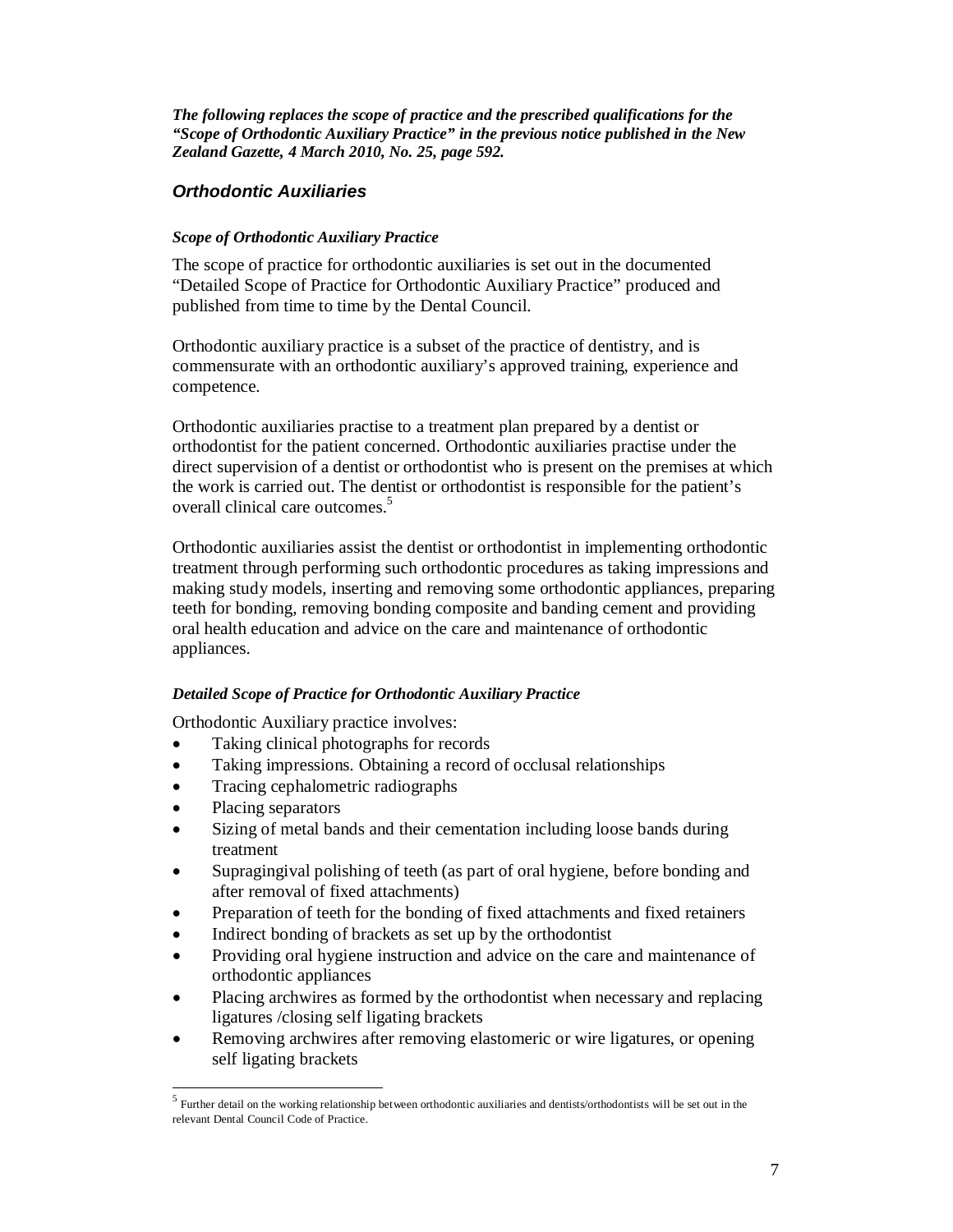- Removing fixed orthodontic attachments and retainers
- Removing adhesives after the removal of fixed attachments using burs in slow speed handpieces where there is minimal potential for the removal of enamel
- Trial fitting of removable appliances. This does not include activation
- Fitting of passive removable retainers
- Bonding preformed fixed retainers
- Making study models, and fabricating retainers, and undertaking other simple laboratory procedures of an orthodontic nature
- Taking intra-oral and extra-oral radiographs.

## **Prescribed Qualifications**

- Graduate Certificate of Orthodontic Assisting, Academy of Orthodontic Assisting; possession of a dental therapy, dental hygiene or dentistry qualification and approved experience in the provision of orthodontic auxiliary services under the direction and supervision of a dentist or dental specialist who can attest to competency<sup>6</sup>, and a Dental Council approved course for Intra-oral and Extra-oral radiography.
- New Zealand Association of Orthodontists, Orthodontic Auxiliary Training Programme: Certificate of Orthodontic Assisting<sup>7</sup>, and a Dental Council approved course for Intra-oral and Extra-oral radiography.

 6 The Dental Council approved this prescribed qualification on 10 July 2006.

 $7$  The Dental Council approved this prescribed qualification on 15 February 2010.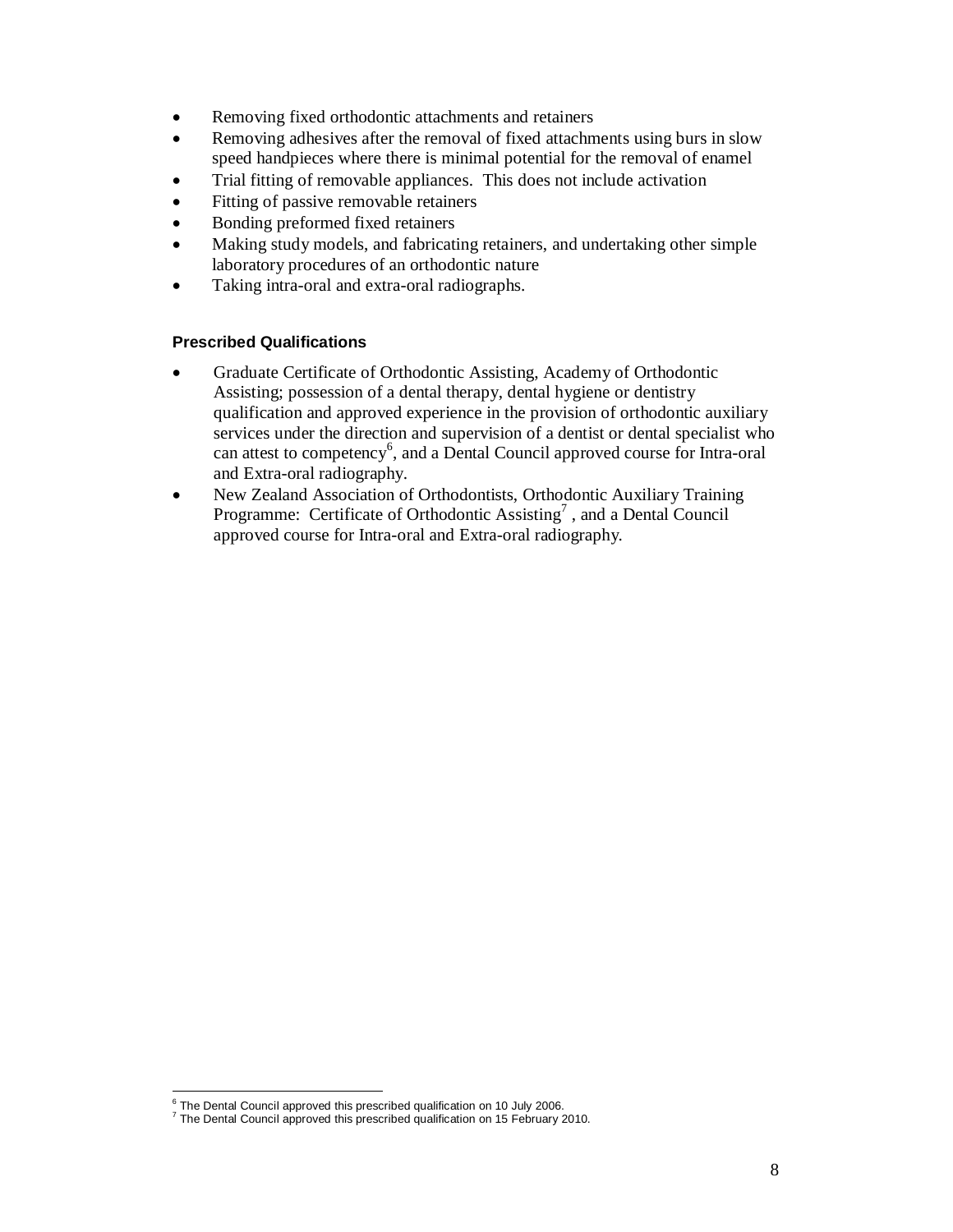*The following replaces the scope of practice and the prescribed qualifications for the "Scope for General Dental Therapy Practice", " Scope for Pulpotomies in Dental Therapy Practice", " Scope for Stainless Steel Crowns in Dental Therapy Practice", Scope for Radiography in Dental Therapy Practice" and " Scope for Diagnostic Radiography in Dental Therapy Practice" in the previous notice published in the New Zealand Gazette, 11 December 2008, No. 192, page 5099.*

# **Dental Therapists**

### *Scope of Dental Therapy Practice*

The scope of practice for dental therapists is set out in the documented "Detailed Scope of Practice for Dental Therapy Practice" produced and published from time to time by the Dental Council.

Dental therapy practice is a subset of the practice of dentistry, and is commensurate with a dental therapist's approved education, training and competence.

Dental therapists provide oral health assessment, treatment, management and prevention services for children and adolescents up to age 18. Disease prevention and oral health promotion and maintenance are core activities.

Dental therapists and dentists have a consultative working relationship, which is documented in an agreement between the parties.

#### *Detailed Scope of Practice for Dental Therapy Practice*

The Dental Council defines the practice of dentistry as the maintenance of health through the assessment, diagnosis, management, treatment and prevention of any disease, disorder or condition of the orofacial complex and associated structures.

Dental therapy practice is a subset of the practice of dentistry, and is commensurate with a dental therapist's approved education, training and competence.

Dental therapists and dentists have a consultative working relationship, which is documented in an agreement between the parties.

In collaboration with dentists and other health care professionals, and in partnership with individuals, whãnau and communities, dental therapists provide oral health assessment, treatment, management and prevention services for children and adolescents up to age 18. Disease prevention and oral health promotion and maintenance are core activities.

Dental therapy practice involves:

- obtaining medical histories and consulting with other health practitioners as appropriate
- examination of oral tissues, diagnosis of dental caries and recognition of abnormalities
- preparation of an oral care plan
- informed consent procedures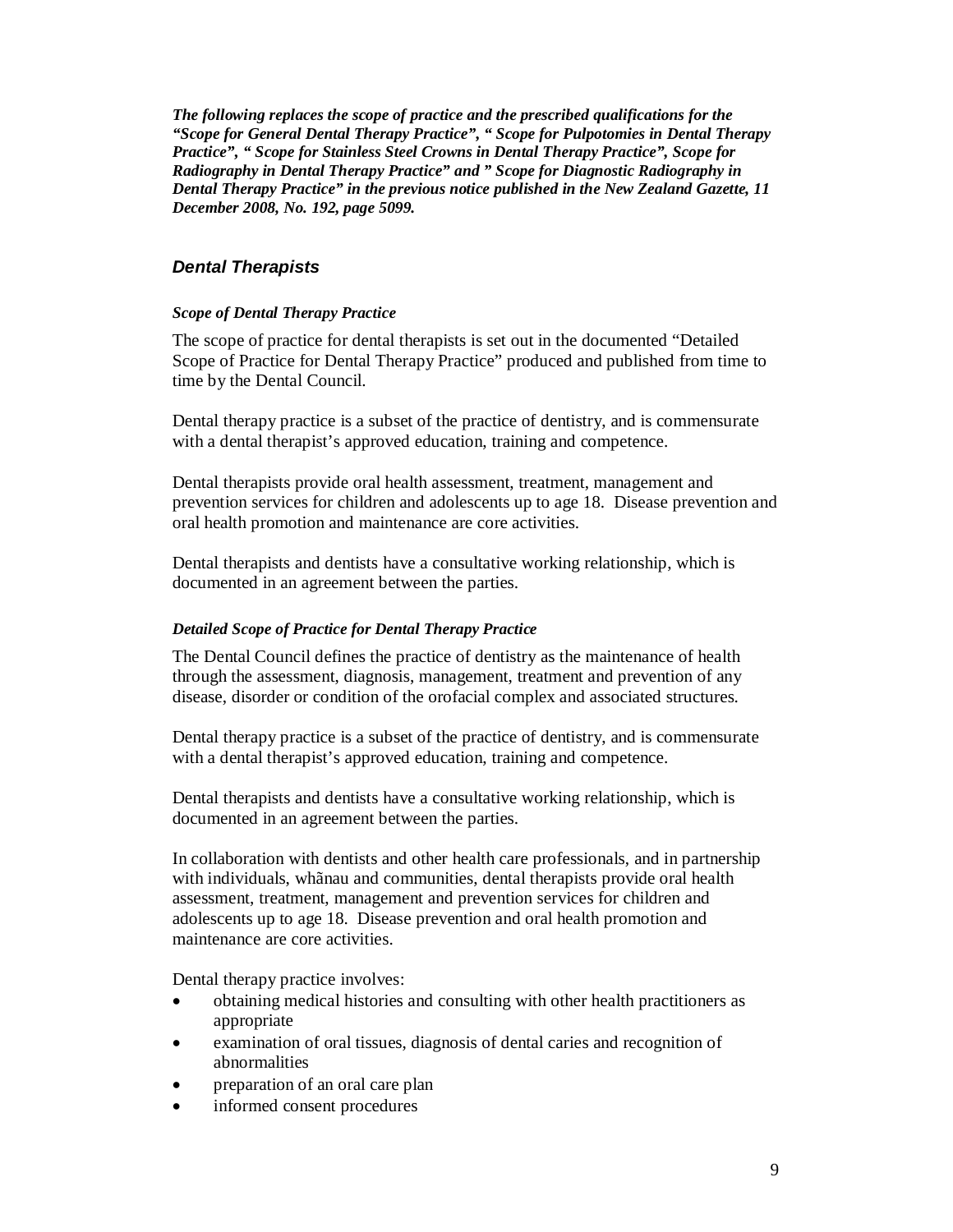- administration of local anaesthetic using dentoalveolar infiltration, inferior dental nerve block and topical local anaesthetic techniques
- preparation of cavities and restoration of primary and permanent teeth using direct placement of appropriate dental materials
- extraction of primary teeth
- pulp capping in primary and permanent teeth
- preventive dentistry including cleaning, polishing and scaling (to remove deposits in association with gingivitis), fissure sealants, and fluoride applications
- oral health education and promotion
- taking of impressions for, constructing and fitting mouthguards<sup>8</sup>
- referral as necessary to the appropriate practitioner/agency
- performing pulpotomies on primary teeth.
- taking and interpreting periapical and bitewing radiographs
- preparing teeth for, and placing stainless steel crowns on primary teeth.

Dental therapy practice includes teaching, research and management given that such roles influence clinical practice and public safety.

## **Prescribed Qualifications**

- 1. Bachelor of Oral Health, University of Otago; or
- 2. Bachelor of Health Science in Oral Health, Auckland University of Technology; or
- 3. Certificate in Dental Therapy or Certificate in Dental Nursing (issued by the Department of Health or a New Zealand educational institution) and approved experience in the provision of dental therapy services within the scope of dental therapy practice (including interpreting periapical and bitewing radiographs under the direction and supervision of a dentist who can attest to competency) and evidence of successful completion of Dental Council approved courses for Pulpotomies and Stainless Steel Crowns and Radiography and Diagnostic Radiography (or an exemption certificate for radiography issued by the New Zealand Medical Radiation Technologists Board (MRTB) current as at 18 September 2004); or
- 4. Diploma in Dental Therapy (issued by a New Zealand educational institution) and approved experience in the provision of dental therapy services within the scope of dental therapy practice (including interpreting periapical and bitewing radiographs under the direction and supervision of a dentist who can attest to competency) and evidence of successful completion of Dental Council approved courses for Pulpotomies and Stainless Steel Crowns and Radiography and Diagnostic Radiography (excluding a Diploma in Dental Therapy issued by University of Otago or an exemption certificate for radiography issued by the New Zealand Medical Radiation Technologists Board (MRTB) current as at 18 September 2004); or
- 5. Bachelor of Health Science (Endorsement in Dental Therapy), University of Otago; or

<sup>&</sup>lt;sup>8</sup> Dental therapists who have not received training in this area as part of their undergraduate programme can undertake this activity only in accordance with the Council's policy on advanced areas of practice.